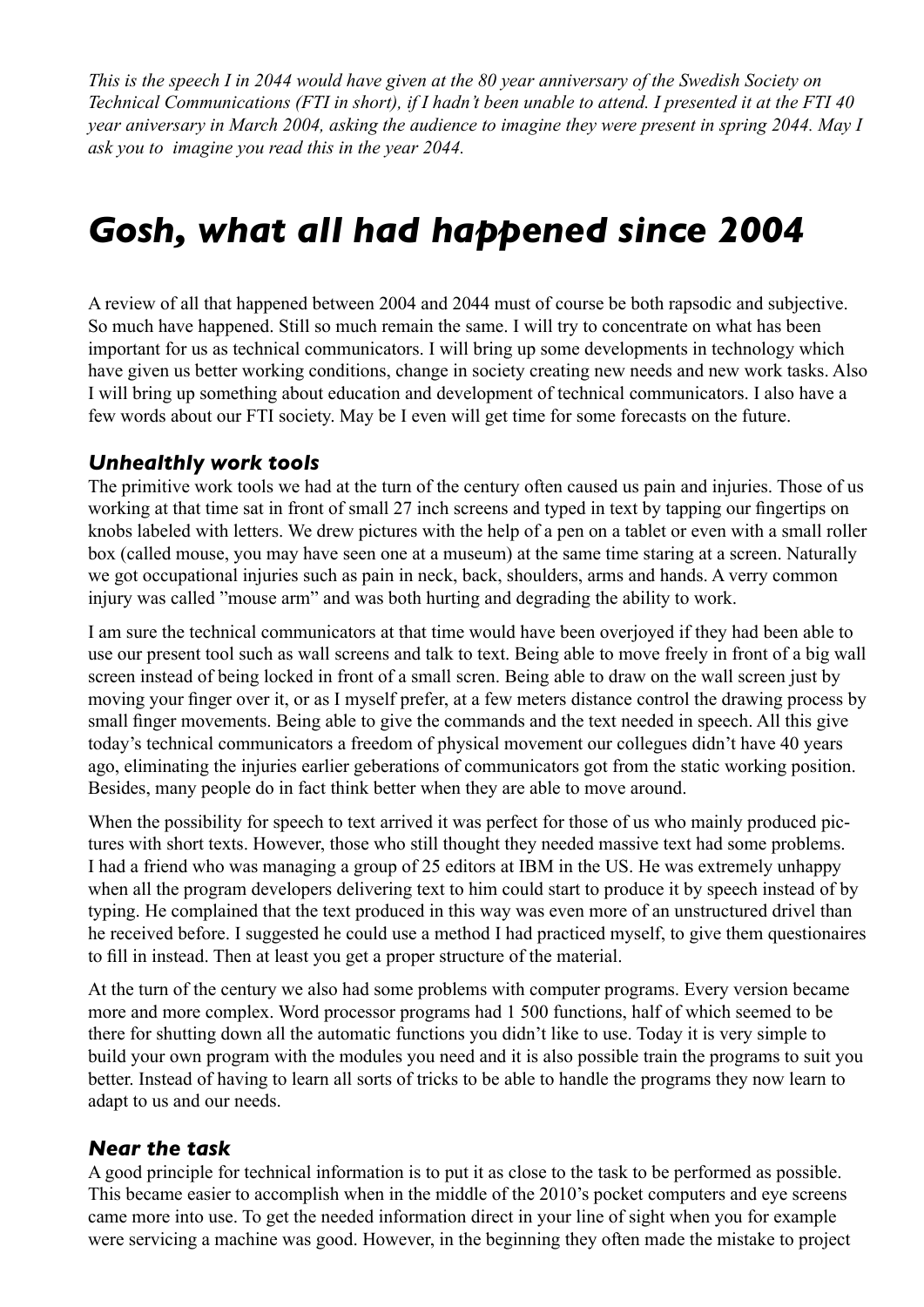pages from the service manual into the service technicians line of vision and those were not the thing you wanted to have whirling around when working with the machine.

I myself participated in an early experiment to try out the method we use nowadays. We were a bit to early, so in spite of using a stationary computer (a liquid cooled Mac G7 with 16 parallell processors, an awesome machine at that time) we had enormous problems to manage even the most primary functions: to get the picture projected into the service tecchnician's eye always to be loocked to the machine in question in spite of how he moved around the machine and in spite of how he moved his head or what he looked at. (We experimented with a rather big and complicated packing machine where you needed to move around very much to accomplishe the task.) My part of the experiment was primarily to decide how much and what information that should be shown and how it should be designed. We found that you can accomplish the task with much less information when you effectively in the picture overlayed the machine in question can point and demonstrate (by animation). Combined with speech from the computer we got a system being able to act as a human tutor or assistant.

#### *More sensitive machines*

At the turn of the century someone said that the problem with machines is that they can't blush. Thanks to the incorportation of more sensors and more display techniques from the 2010's onwards it is easier for the machines to adapt to humans. Nowadays they even can blush. However, people still blame themselves when the cooperation between man and machine doesn't work. Maybe, they don't want the machines to "lose face", especially machines from the far east.

A less pleasant technical development is the strong increase of emotional, idealistic, and commercial malware we have had since the 2010's. One thing we have learned from this trend is that certain things can't be informed away. Instead we need to design firm and multilayered barriers.

### *HSS out, HR in*

During the last 40 years we have certainly seen big changes in the society. Most dramatic possible when we in 2038 understood that a new species of humans had evolved. Li Goutau then presented genetic evidence that Homo Sapiens Sapiens had got strong competition from the new Homo Rapidens, the rapid human. Of course he got the Nobel Price in medicin or physiology for that discovery already the next year.

Well, a new human species dosn't evolve during one night. Already two hundred years ago wise social conservatists warned that humans should be harmed by travelling as fast as 30 km/h on the new railways. We ourselves ought already during the end of the last century have noticed that someting was going on. Right in fron of our eyes we had lots of indications that something was changing. For example, people got very irritated when they had to wait seconds for the computers to finish a task or for the advertisments on the net pages to let the information get through. The big increase of abbreviations in the later part of the 20th century was of course also a sign that something was going on. To these signs we may also add that so many people didn't read manuals if it all could be avoided.

At the turn of the century more people was affecting by interactive voice response systems (when you were trying to reach something by a telephone and were asked by a machine: "for simple question press 1, for more difficult question press 2", and so on until "for contact with operator press 9"). Some people didn't even manage this first menu level and many more gave up when they reached level 2 or 3 in the menu system. We also found that the time aspect was essential for speech outputs from machines, when we got more such systems. So we were forced to speed up the speech messages to make them sound as if it were from a reporter at an ice hockey match. If not, we found that the listener very easily turned off the hearing and started to think of something else.

### *Technology is not culture*

Everything is culture, except technology. That was a very common conception at the turn of the century, at least in Sweden. Technology was something created by witchcraft in Santa's workshop. Besides it very often didn't work. However, it took until 2013 before a majority in the Swedish parliament decla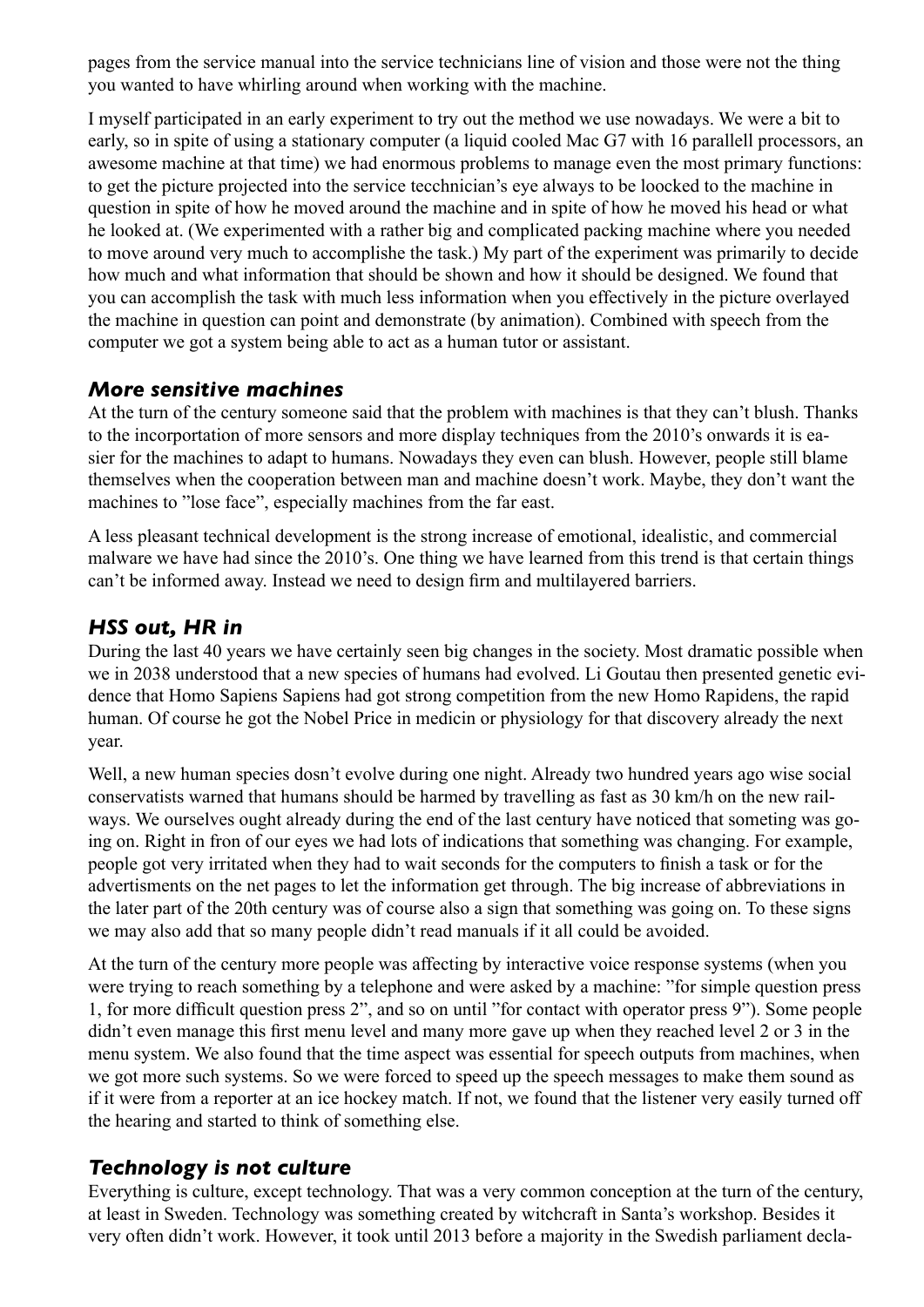red that technology is not culture. (Possibly they had consumed too much whirled water, after having installed such a system in the parliament building at the turn och the century.) We had to live with the consequences of this well into the 2020's. The parallell economy and the lacking ability to live up to election promises marginalized however gradually the political authority.

From the 2020's the main industry in Sweden became comfort ascertainment and home improvement. Technical communicators contributed with instructions for do-it-yourself tasks. An idea from the late 20th century has first in our days been brought to life: to assemble home, work and leasure to the same geographical location. We now have local workshops which can produce and repair the most we need locally. We have knowledge centers where individuals can work with their own tasks in virtual companies staffed by individuals living all around the world. Still they have other human beings near at hand. And in the area coffea houses they all can meet and chat.

## *Travel allowances*

In 2026 travel allowances were introduced, mainly to reduce the risk for pandemies. As for the emission allowances they could be sold and bought. This resulted in more use of rapid digital connections and less personal travelling.

As more work were done in cooperation with people in other time zones the old system with common working hours between 9 and 5 was abandoned. Instead we got the asynchronous society in which people could do anything at any time, day or night. The only thing that still can synchronize almost everyone is world sporting events.

The fast electronic connections also resulted in the piraya economy where small but knowledge intensive companies in shoals very rapidly could create entirely new products and kick bigger companies out of their main markets.

Push jobs became also more frequent. Hard work for a couple of days or weeks and then a longer time for rest. However, this time for rest is needed because self service has spread to new areas: waste sorting, snow removal, street cleaning, area security patrol, care of old people – even care of our own children.

## *Important EU directive*

As early as 2012 we got one of this century's most important laws: the EU directive on technical manuals. For us it has become a self evident base for all our work with technical information. However, when introduced it was met by great doubt. To say that priority one is to try to design the machine in such a way there is no need for a manual, that was seen as a crazy idea, not possible to accomplish. The second hand alternative, that the manual should be integrated into the product, was met by doubt. People wouldn't accept that enough information could be given by signs, speech, visual signals and screen information. However, the directive had a third alternative. You could deliver a separate manual, but then you had to give a clear warning already at the package: "You need the manual to use this product!" The market people protested of course.

Today we laugh at these reactions. However, we have to look at them in perspective. Neither the machines, nor the technical information were at that stage as developed as they are today.

### *New tasks*

We now as technical communicators work with partly other tasks than 40 years ago. Cooperation between companies in ever new constellations puts high demands on rapid, easily understandable information. Many technical communicators do a tremendous important job to synchronize those companies. Others work in local knowledge centers where they answer questions from the public. Thanks to videphone they can give instructions not only by words but they can also demonstrate and point.

Some of us took up the important task of giving basic knowledge to non-engineers to give them a frame of reference they need to survive in a world build on technology. The methods we use will give them experience in a pleasant way with the help of games and simulators. However, this couldn't be done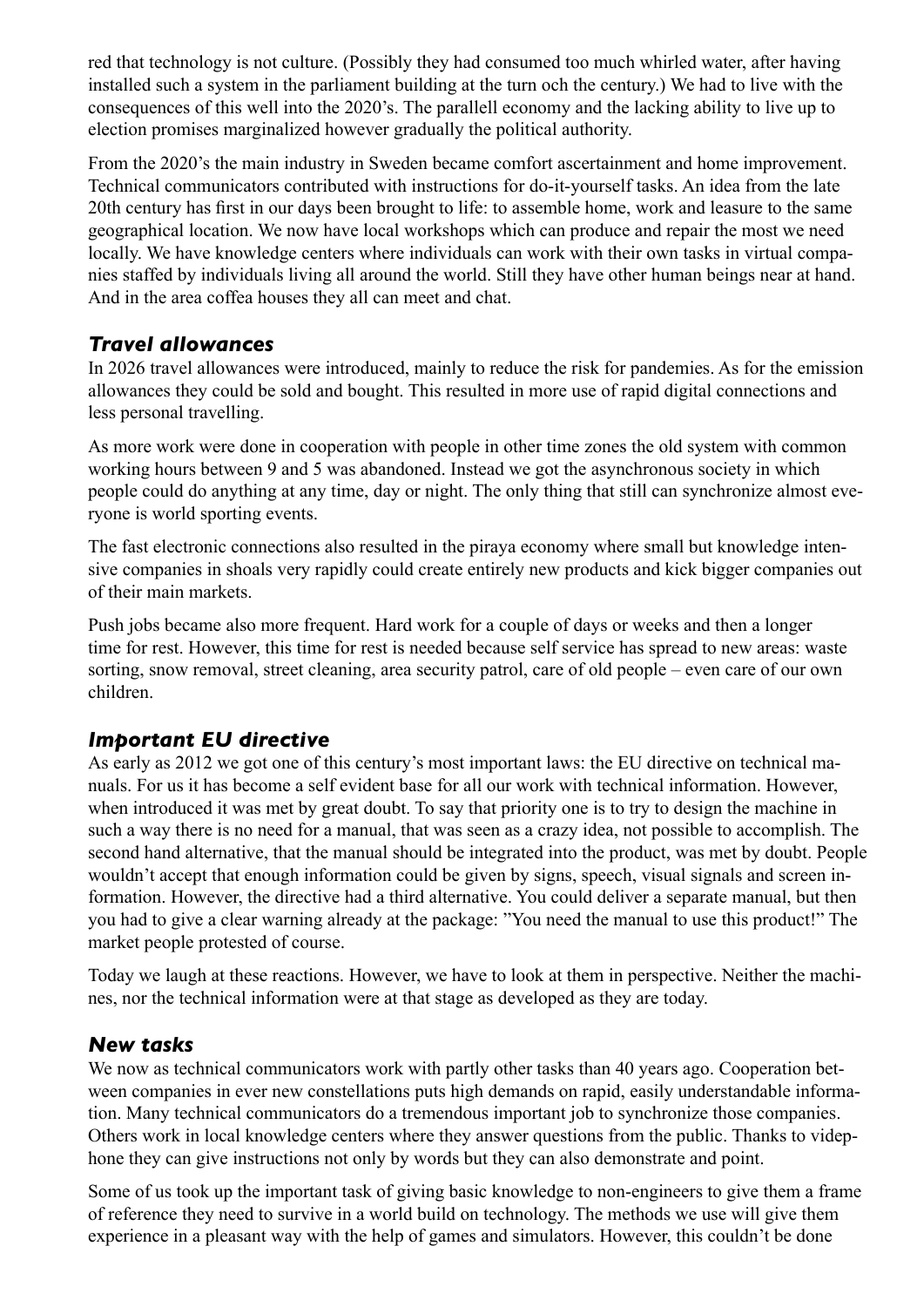until we accepted that there are several levels of understanding between not being able to understand at all and to be able to optimize a construction.

## *Difficult to handle*

At the turn of the century feelings among many people was impatience and frustration. The impatience was probably due to the rise of Homo Rapidens. The frustration was more due to the fact that many technical products in fact were difficult to handle.

In the late 2010's I met a usability expert. She said: "It's extremely simple to find out which handling problems a certain machine has. You just read the user and service manuals, there you find them page up and page down."

## *Easier to handle*

In the beginning of this century very much interest was concentrated around appearance design. In the 2010's more people understood that complex products need interior "beauty" design. As it was said: beauty comes from inside.

Nowadays the "obvious principle" is well known. I guess everyone has heard the standard example to use a "slurp" sound to indicate that a fluid is running short. Sometimes this is called the "of course" principle, because when you at last find the solution you say: of course.

It wasn't fair to blame the designers for the products's handling problems. They have so much more to do than to make the products easy to handle. The design must function technically, be able to be rationally produced, not obviously break any law, be less expensive than the competitors', be fast on the market and in accordance with the market people's wishes have as many functions as possible. However, both technical communicators and usability experts have been able to help in making products easier to handle, when we were able to be involved early enough in the developping process.

## *It was a flop*

In the middle of the 2010's I became involved in a product development with rather typical problems. A company planned to exploit people's fear for electromagnetic radiation. The developers had designed a 10x7 cm box with a small screen on which you could read out field strength, frequency spectrum, modulation mode, source direction, received time dose and chosen alarm level (and some other functions I don't remember any more). Functions and alarm level were chosen with the help of three buttons which had to be pushed and kept pushed in various combinations.

I was asked to produce a manual (however, the developer who hired me may have had other intentions, he had participated in one of my courses on how to design easy handable products). Together we designed an alternative product. A 4 cm locket you could hand in a chain around your neck. The buyer could choose between a few different versions with different fixed alarm levels. The energy needed for the device was generated from the skin temperature of the user. Alarm was indicated by an electrically created tingling in the skin. If you took the locket in your hand it detected this (piezoelectric sensor) and showed direction to the radiation source with the help of light emitting diodes. The rest of the development team disapproved instinctly to our proposed solution and when the market people found it too simple the decision was to use the original box design. Of course, it was a flop on the market.

This was before it from the humanware people overseas came signals that simpler products are better, or as they said: "Unlimited possibilities limits the user's possibilities".

## *Complex dialogues*

As long as the machines didn't have so many ways to express themselves and could "speak" only with lamp signals and a few simple phrases on displays it was rather simple to write man-machine dialogues. However, when the machines got more intelligent and expressive, much more demands were put on producing dialogues really adapted to humans.

It isn't that simple, alone at ones writing desk, to find all possible variations of such dialogues (at least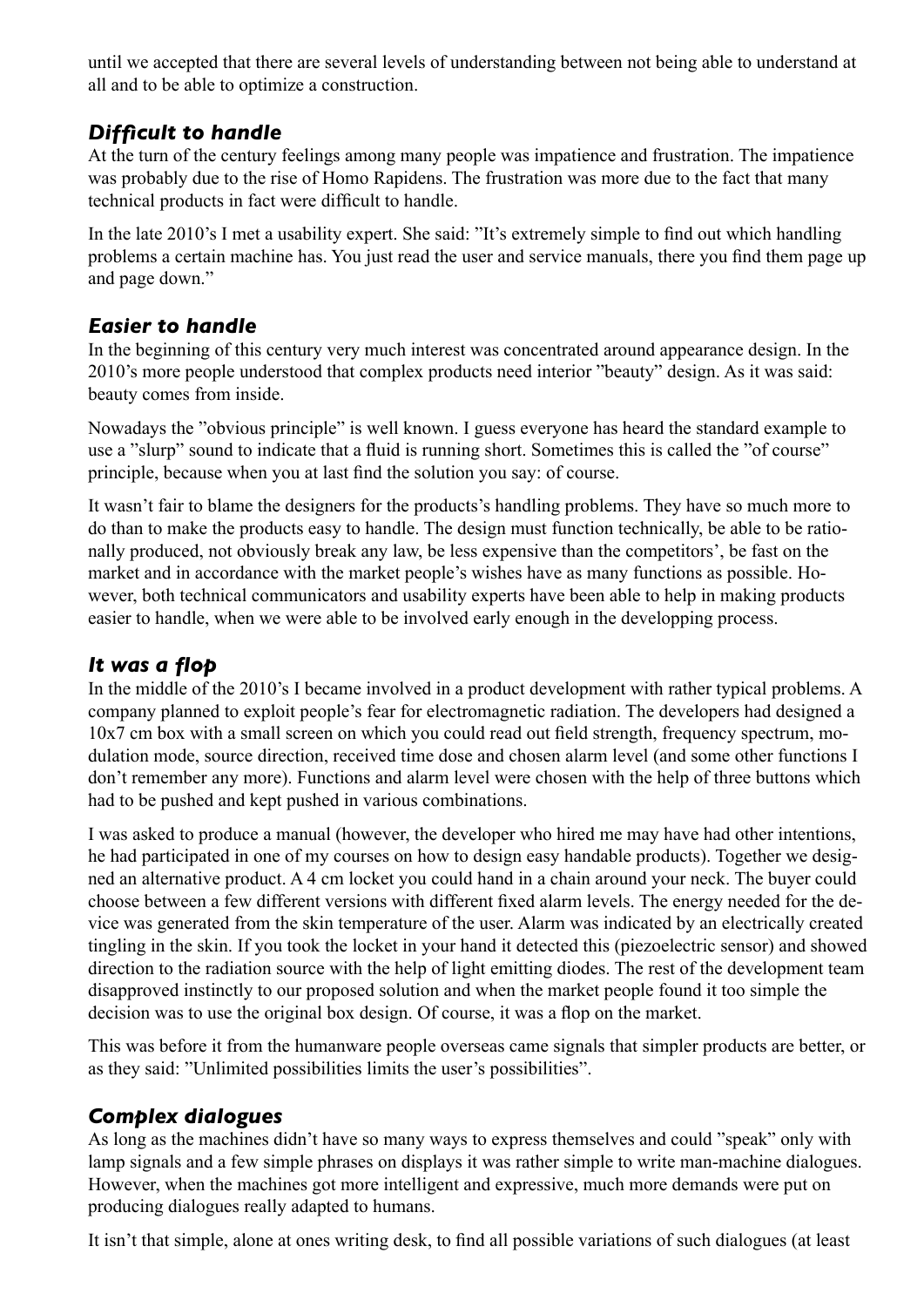avoiding too many times for the machine to say "I don't understand"). In this task however, we had good help of our traditional method of user testing. By testing on representative people we often find entirely new dialogue variations which we couldn't have found ourselves.

# *Caretaking of silent knowledge*

Another important task not so many technical communicators had 40 years ago is to collect, maintain and distribute experience information. At the turn of the century it was too common that companies let people with a lot of "silent" knowledge leave the company and retire without anyone trying to collect and keep at least part of that knowledge. Nowadays we technical communicators have an important part to play as collector and keeper of this knowledge. In this task we have learned that it is as least as much work to make this knowledge usable as it is to make it reusable.

In the job as a technical communicator to hide information was always our main objective. The information shall be found where it is needed, when it is needed. In all other instances it is a disturbance and shall be hidden. From the 2020's onwards this became still more important because of the amount of information produced. Luckily at the same time we got more advanced methods for hiding information.

## *Animations carrying meaning*

Already at the turn of the century it became easier to produce and distribute animations. Unfortunately they were in most cases used for meaningless movements, mostly to attract attention. The more they were used in this way, the less they attracted real attention.

Already then we had some ideas that movements carrying meaning could be useful for understanding and remembering. However, there were no scientific proof of this. So it was excelent when a group of scientists at Karlstad University started to study animated drawings as a tool for better understanding and better memory retreival.

Among the results from the group was that test subjects better understand and remember meaningful movements. Both understanding and remembering decreases sharply with increasing complexity in the details and movements. Interesting to note is also that they showed that a somewhat caricatured movement increases both understanding and memory.

By dynamic picturing (with the help of a magnetic resonance camera) of the subjects' brains when they were looking at animations the scientist also found some interesting things. They found for example that the part of the brain that control hand movements were activated when the animation showed some manipulation with a moving hand included but not when they showed the same animation with the hand excluded. Unfortunately they didn't went on to find out if including the hand had any effect on how well test subjecs remembered the manipulation.

## *Abused staff members*

For us as technical communicators and for our employers it is important how people are recruited, educated, and developed. In ceremonial circumstances it is talked about the employees as a resource of the company. In a way this become apparent at the turn of the century when employees at several companies greatly improved the profit of their companies by letting themselves be laid off.

Poor handling of personnel also resulted in people leaving for work they saw more rewarding. One of the better technical communicators I have met left for example his job and became care taker at a senior citicen home because he there got more use of his creativity. Production frenzy can destroy creativity.

### *Research on qualifications*

For both education and selection of technical communicators it is important to know which qualifications are important for the job. We all may have some vague ideas on what they are, but it isn't until Sara Hallman's doctorial thesis "Essential characteristics of technical communicators" (2021) we got a more precise picture of it.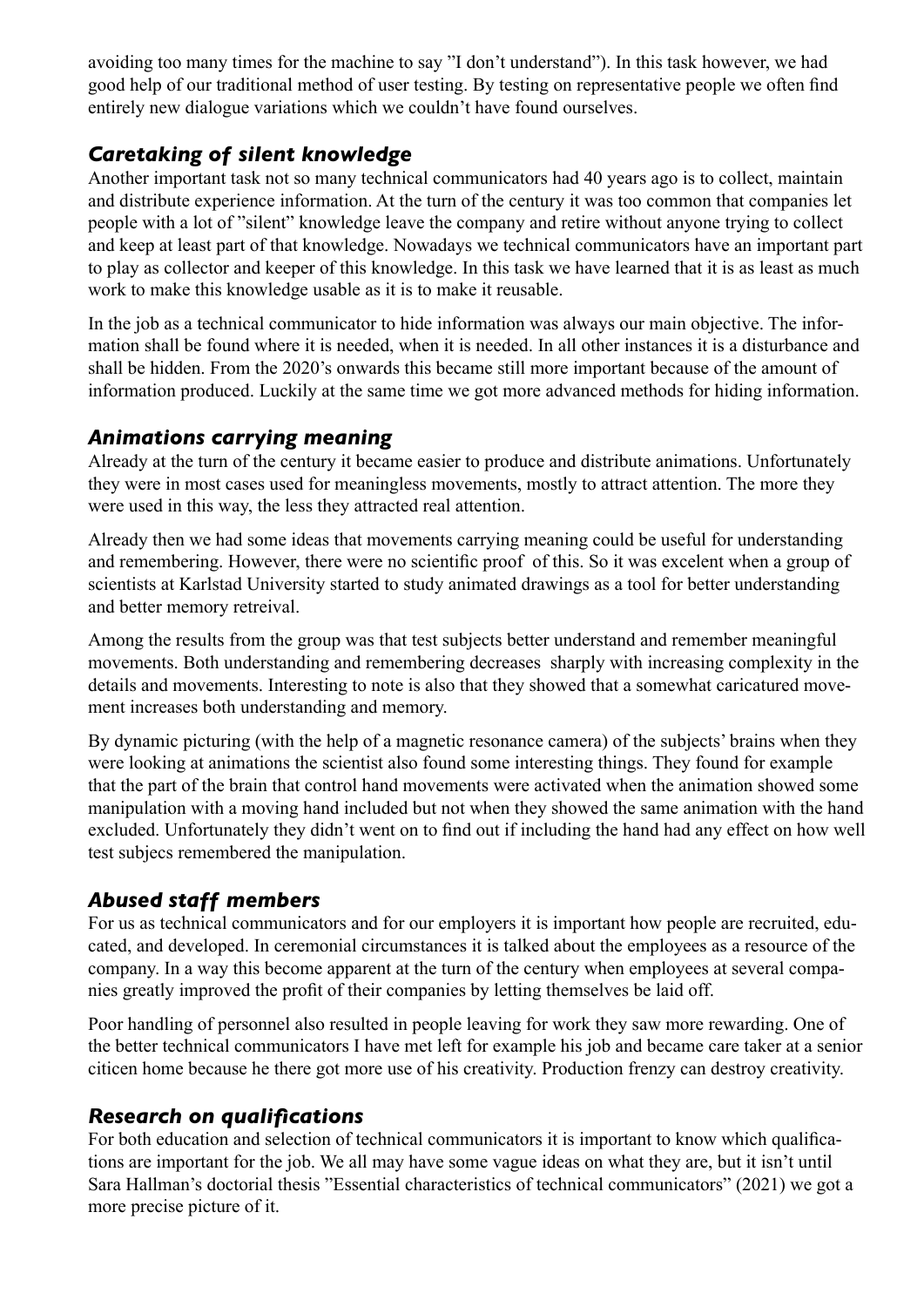Sara had tested and intreviewed more than 400 technical communicators and found several important characteristics:

• Curiousity is important for the job. Both on how technical things function and on how people experience their technical surroundings.

• The ability to see structure and pattern is another important quality.

• Phantasy is important, not because we shall dream up "facts" but because we often need a lot of phantasy to formulate the facts in an easily understandable way.

• A good portion social competence is a must because the job includes many and in some cases difficult contacts with other people.

•Sara also mentions as an important quality the ability for insight and sympathy to the poor creatures who need to handle the products.

### *Pleasure seeking creature*

From research we know that human beings are pleasure seeking creatures. In some companies this was interpreted that you could lure people into the job with the help of parties and entertainment during working hours. Better results got those companies that looked for people interested in the job that had to be done. What is rewarding for real technical communicators is for example a possibility to handle the products hands on, not only as abstract digital documents, and by that satisfy their curiousity about the technology. Functional testing on human beings, not only virtual test subjects in the computer, satisfy their curiousity on how people experience their technical environment. Apart from that the products function better when tested on and adapted to real people.

### *New education models*

The big increase in demand of technical communicators resulted in many new education programs, some good, some less useful. Especially good were those programs which was combined with research and contained a lot of laboratory work.

Some parts of this education are wellknown. They were used already before the turn of the century:

- communication psychology
- •language, picture and structure as tools
- problem oriented work methods (foremost analyzes and functional testing).

Parts that has been added since the turn of the century are base courses in technology and natural sciences (earlier you had to get those courses somewhere else and those courses were not always adapted to the broader view the communicators need).

What the students especially like are courses in technical etnology in which they do field studies of the interaction between humans and their technical appliances.

In laboatory exercises we study among other things levels of saturation and energy loss, meningfulnes and motivation, forgetting and memory help, signal/noise ratio and noise sensitivity, complexitet and understandability, levels of understanding and frames of reference, and media specific frame factors and understanding.

#### *Permanent further education*

Thanks to the fact that functional testing is an integrated part of all technical information tasks you get a good portion of free further education – you learn all the time when you study how people handle products.

In the running production there is often only time to make small changes. If you would like to make bigger principal chances in the information there is often not time enough. To solve this problem successful companies have chosen to put aside part of the working hours (up to 25 %) for the staff members to use for projects where they can develop themselves, their work tools, and their products. No other demands are put on them than half of the projects shall fail. Otherwise there is a risk that the ambition level is set too low.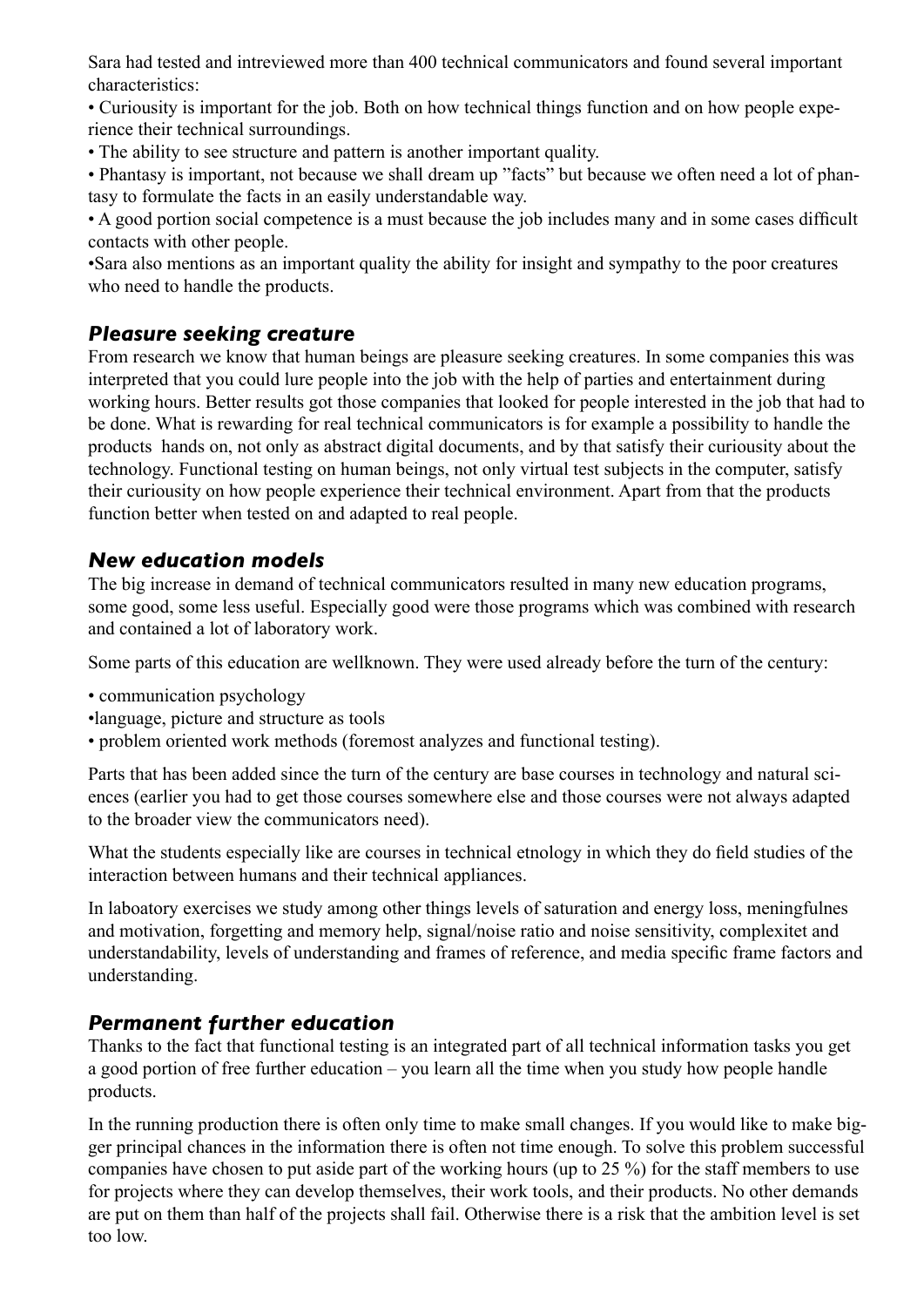## *FTI – the society and the future*

On our general assembly later today the question will be risen if FTI shall be reorganized into a support orgnization for people suffering of technofobia or be absorbed into UPA (Usability Professionals' Association). Even if I shouldn't be involved in this discussion I would like to point to some important missions for FTI that in such case can be lost.

Today our society has rather many members (well over 5 000). However, many of us work in small groups or even alone. To avoid it to be a bit locked up you need the society as a breathing hole, a place to meet other communicators and get new ideas and thoughts.

Our member inquiry from 2043 gave 4 126 responses (about 80 % of our mebers) and clearly shows that it is the contacts that are important for our members. The question "Why are you a member of FTI?" gave responses like: possibility to make contact with colleagues (85 %), find people for cooperation (60 %), get orders  $(45\%)$ , develop myself  $(30\%)$ , get away from the job  $(11\%)$ .

The question "Which FTI activities do you like best?" gave answers like: member register (78 %), the FTI net forum (65 %), local meetings (52 %), summaries of research reports (38 %), the possibility to place questions on the FTI net (27 %), and status of being a member (18 %).

This clearly shows that there is a need for FTI. Technofobia is a disease many of us still will try to counteract. As for being absorbed into UPA, isn't more resonable the other way around. We can offer the usability people membership in our organization or have the societies cooperate in the way the US organizations have been able to cooperate for the last 50 years. In fact FTI is much older than UPA, it is the fourth oldest technical communicaion society in the world. Already in the 1960's we in fact talked about usability, almost before the word existed.

Apart from that, our orgqnization is broader. This can easily be seen in our membership inquiry. The question "What are your work tasks?" gave answers as: educate and train robots (45 %), design manmachine dialogues (38 %), adapt incoming information to our own personnel (37 %), by product design reduce need for information (36 %), in charge of handling experience information (35 %), produce different kinds of service support (32 %), give cognitive behavioural therapy against technofobia (28 %), supporting scientists in seeking research grants (25 %), answering questions at knowledge centers (24 %), watch norm and law compliance (18 %), create recipe for use with houshold appliances (14 %), do communication research (9 %). Apart from this there is a group marked "Other" (95 %), unfortunately not specified. Aparently there are a lot of things technical communicators can do.

# *How about the future?*

Just a few words about the future, at least the coming 20 years until the FTI century anniversary in 2064. It is of course difficult to predict the future, however some things are easily predictable. In just four years (2048) our British sister society will have its century anniversary. Rumors say they plan a virtual pub where technical communicators from 100 countries will meeet and be together. The American society will have its century anniversary in 2053. Possibly they will arrange something spectacular in outer space. Those still alive will see.

Apart from that we will have to go on with the enflamed debate about the question if robots could be granted human rights and if humans shall be allowed to break the energy supply to robots behaving out of order. The fact that the robots involve themselves in the debate doesn't make the question easier to handle. Even worse when the artificial intelligence Aiai, who recently received the Nobel Price for explaining the dark energy of universe, called in question if humans were intelligent enough to receive Nobel Prices in the future, the debate got nasty.

In spite of this I will see a bright future for us as technical communicators. Dr Aiai will never descend to work with technical information, even if it was able to (which I doubt).

*Ulf-L Andersson*